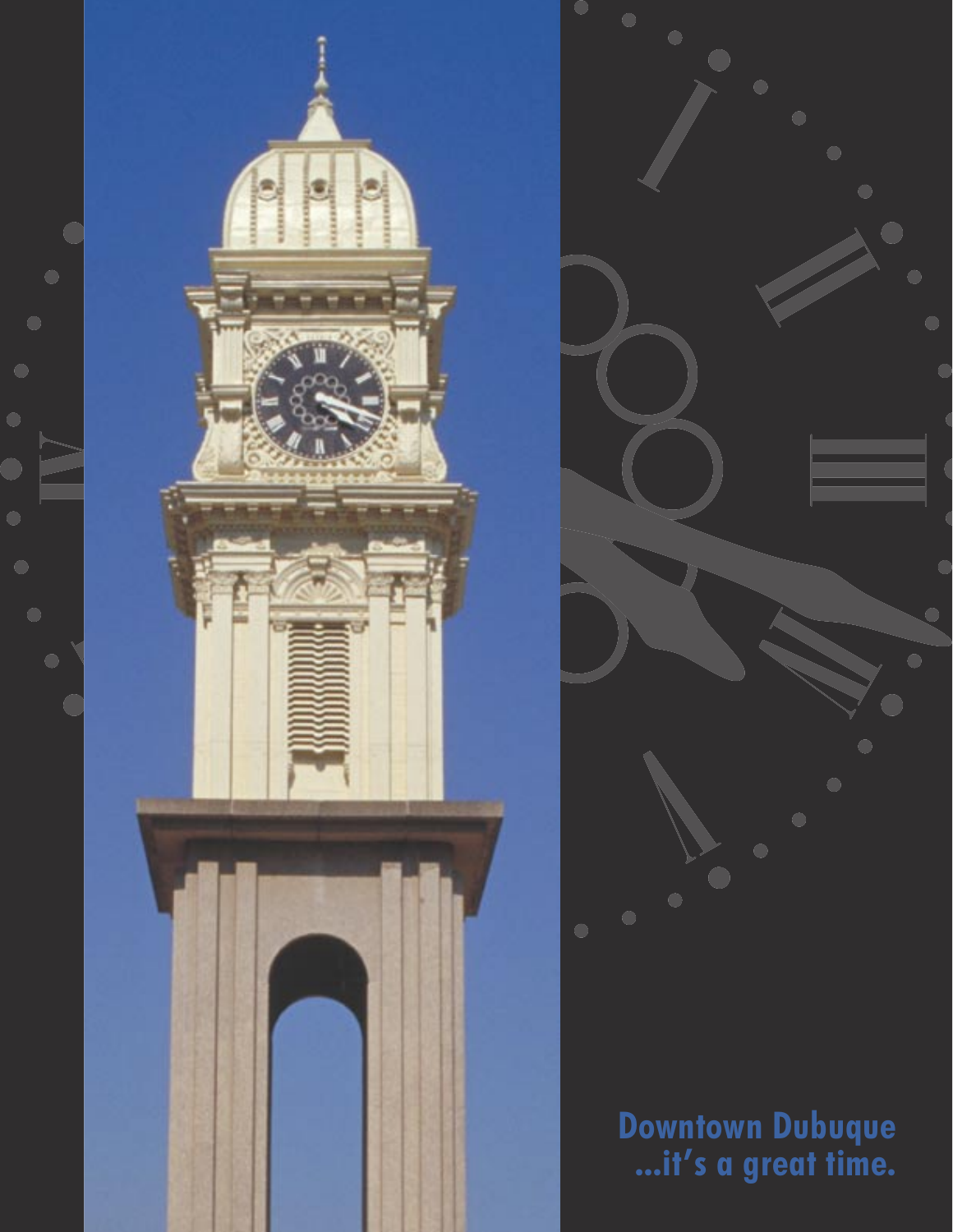

Your timing could not be better—to invest in Downtown. With hundreds of millions in public and private investment occurring on the City's downtown waterfront, millions more in historic rehabilitation and new development Downtown, and a government infrastructure closely aligned on Downtown's role as the community's economic core—your money could not go farther. The Dubuque community, through partnership initiatives including a reconstructed downtown school, multi-purpose education and conference center, and recently adopted Downtown Master Plan, has demonstrated its commitment to Downtown's future. Downtown is open for business and the City and its advocate organizations, including Dubuque Main Street Ltd. and the Dubuque Area Chamber of Commerce, are ready to assist you as a vital component to a highly successful downtown neighborhood.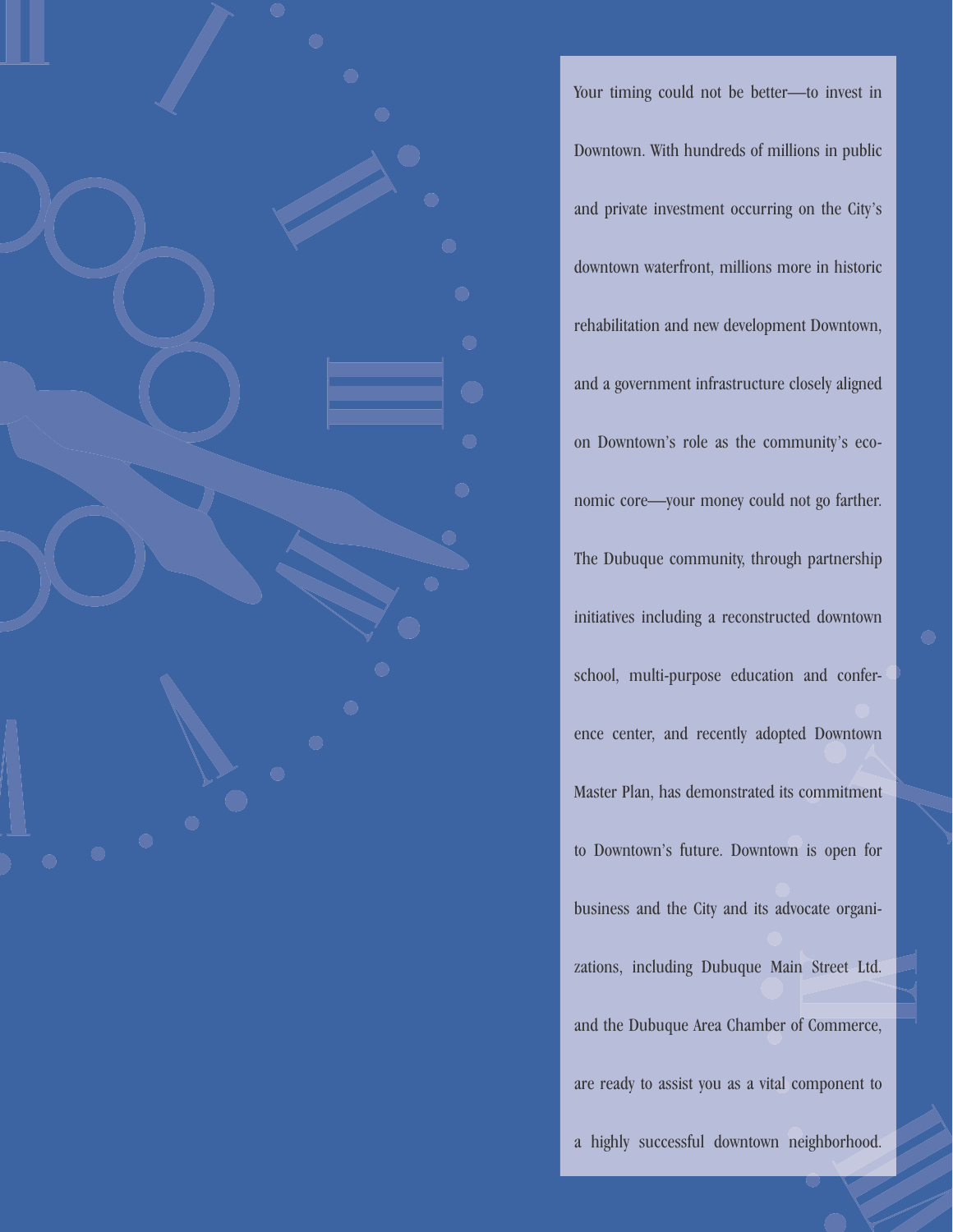#### **Commerce**

With meeting space, government and other institutional tenants, newly developed conferencing and education facilities, and favorable employment trends, Downtown Dubuque is great for business. The County experienced steady growth for the past decade in industries that work well in the downtown environment – service, trade and government. These trends are expected to continue.

Visitor numbers tracked by the Dubuque Area Chamber of Commerce evidence the City's mounting reputation as a destination for conventions, recreation, and education. Nearly all of the City's destination entertainment venues are downtown.

Actions in Motion:

- *Attracting Businesses Downtown*—"Readying the Environment for Investment" Through Building Renovations and an Upgraded Infrastructure
- *Making Positive Public Investment* "Greening" Downtown, Promoting Pedestrian Connections and Creating an Attractive Image
- *Actively Marketing Downtown*—Expanding the City's Capacity to Market Downtown Beyond the Region





### **Culture, Education, & Entertainment**

The City is active in supporting and promoting arts, culture, and education throughout the community – recognizing the positive economic benefit and enhanced livability afforded by policies and programs that position Dubuque as a destination for those who practice and appreciate the arts. This commitment is evidenced in the redevelopment of the downtown elementary school, expanding related courses for higher learning at Downtown's Northeast Iowa Community College Continuing Education Program, and establishing favorable financing mechanisms to support career artists through programs designed to encourage artists' live/work spaces Downtown.

Actions in Motion:

- *Working to Broaden Community Support* Enhancing the Work of Arts and Cultural **Organizations**
- *Updating Existing Regulations*—Ensuring That Zoning Allows for Compatible Residential and Art Production Uses
- *District Designation*—Identifying Cultural/ Artisan District
- *Promoting Arts and Tourism*—Coordinating Efforts to Make Cultural Arts Activities Part of Comprehensive Tourism Packages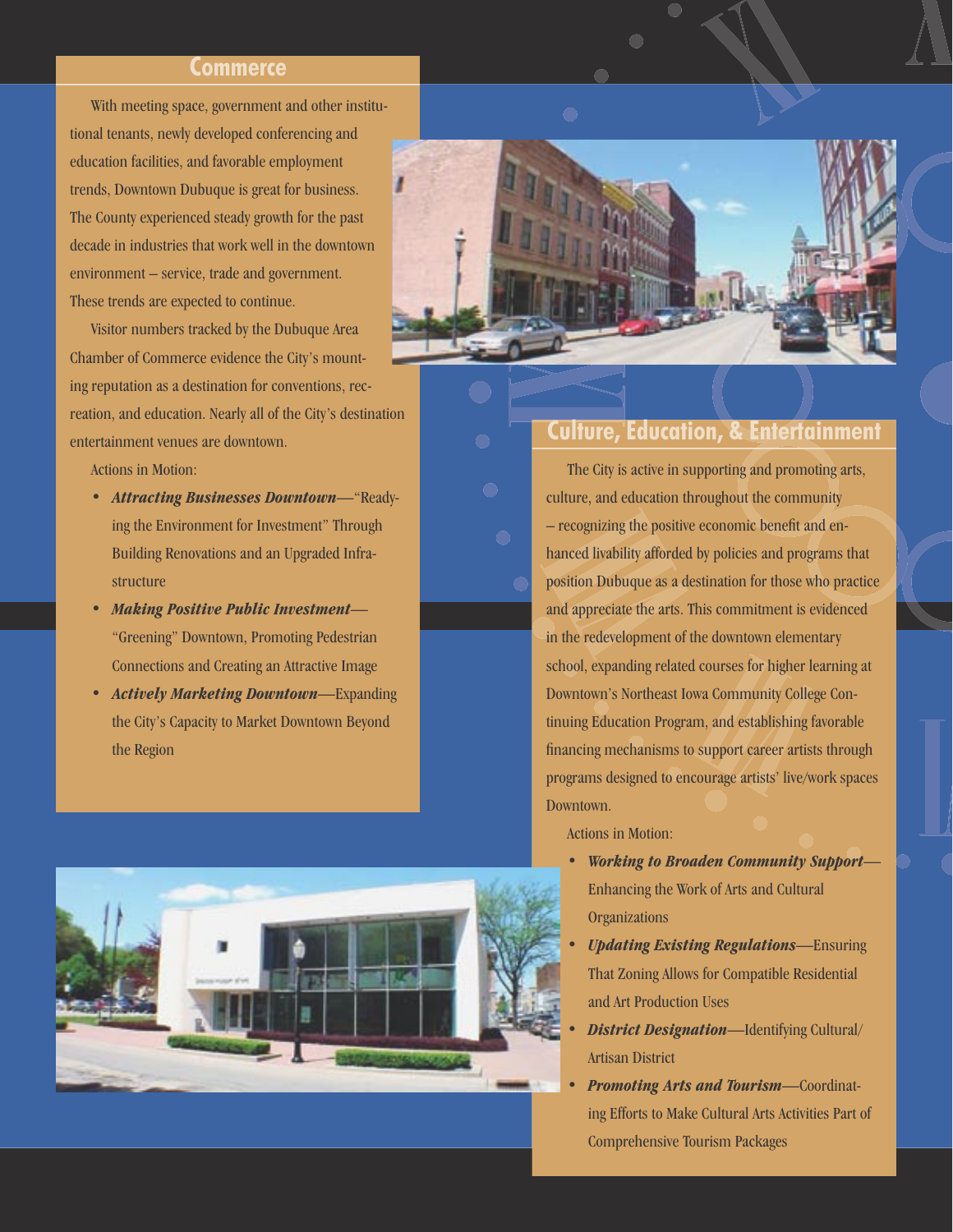## **Historical Features**

The area has a comparatively unequalled number of historic resources and venues. Over 150 historically significant properties are located Downtown, many within one of the City's three existing historic preservation districts. The Historic Preservation Commission currently supervises and guides renovation of these properties. Their programs include financing for exterior improvements, design review of property renovations, education, development of standards, and management and protection of significant sites. The City is committed to the preservation and reuse of this valued community feature.

Actions in Motion:

- *Streamlining the Process*—Making Preservation Simple and Rewarding
- *Increasing Access to Dollars*—Assisting with Identification and Access to a Range of Financing Mechanisms, Application Assistance, and Negotiations with Property Owners
- *Lobbying for Change*—Lobbying to Increase State Historic Tax Credit Pool
- *Designating the Inventory*—Completing Formal Designation of Historic Properties





## **Public Space and Open Areas**

The Downtown Dubuque public spaces and open areas are composed of three primary elements – a network of streets, alleyways, and sidewalks; Washington and Jackson Parks; and the Mississippi Riverwalk, River's Edge Plaza, Ice Harbor Park, and Alliant Energy Amphitheater. The 2002 renovation of the former Town Clock Plaza and the opening of the pedestrian mall have improved access to Main Street offices, shops and restaurants.

The 1⁄2-mile Mississippi Riverwalk and Ice Harbor in the Port District highlight the City's Heritage Trail Riverfront System. This significant public investment is a magnet for new investment in the Downtown area. Actions in Motion:

- *Making Downtown Accessible*—Public Policy Support for Accessibility for Pedestrians and Those With Mobility Limitations
- *Finishing the Streetscape*—Completion of Streetscape Improvements
- *Defining the Place—Downtown Gateway* Enhancement and Wayfinding Program
- **Outdoor Venues**—Policy Support for Outdoor Dining and Socializing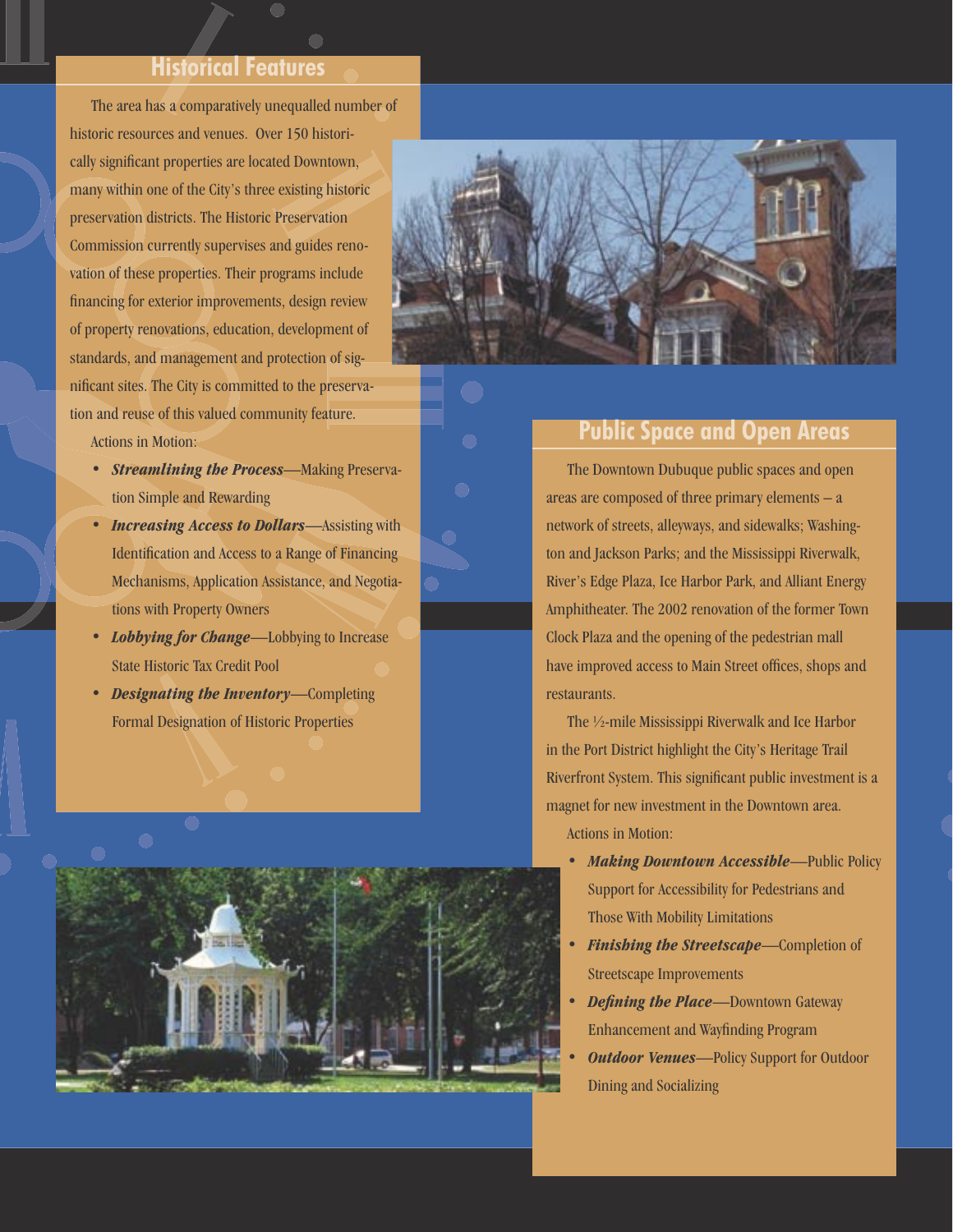## **Residential Living**

There are strong indicators that Dubuque is ready for growth in Downtown living. In Dubuque County, and the region, household growth is forecast to outpace population growth in the near future – the result of current trends: declining household sizes, increasing retirees, and growing numbers of single individuals. Immediate investment opportunities, addressing the demands of the typical downtown resident profile, include attached ownership units in the middle range and upper-end units supported by amenities on the Port and entertainment venues in the core. An extensive inventory of historic properties have potential for conversion to lofts and apartments. Actions in Motion:

- *Leveling the Playing Field*—Short-term Waiver of Select Development Regulations
- *Green Space Evolution*—Implementing Greening Program to Improve Livability
- *Provision of Manpower*—Predevelopment Assistance to Streamline and Reduce Costs
- *Reusing Historic Building Stock*—Encouraging and Supporting Reuse of Historic Buildings
- *Increasing Livability*—Maintaining Downtown Neighborhood "Infrastructure"

 $\bigcirc$ 

**City of History-1** 



### **Transportation**

Downtown Dubuque's transportation system is an interconnected system of transportation facilities, including local streets, sidewalks, highways, bus transit services, freight railroad operations, trails, and port operations. The City continues to adapt its policies and incentive programs to respond to Downtown's evolving role as a destination or place to go "to" rather than a place to pass "through". From an enhanced wayfinding system of directional signs to roadway improvements including a new single point interchange at US Highway 20, the City of Dubuque demonstrates its commitment to seamless access and circulation and a positive Downtown experience. Actions in Motion:

- *Making Connections*—Implementation of Downtown Transit Alternatives Analysis Study
- *Effective Management*—Consolidation of Parking Management
- *Balancing the Moving Parts*—Promotion of Commerce and Job Creation in Downtown